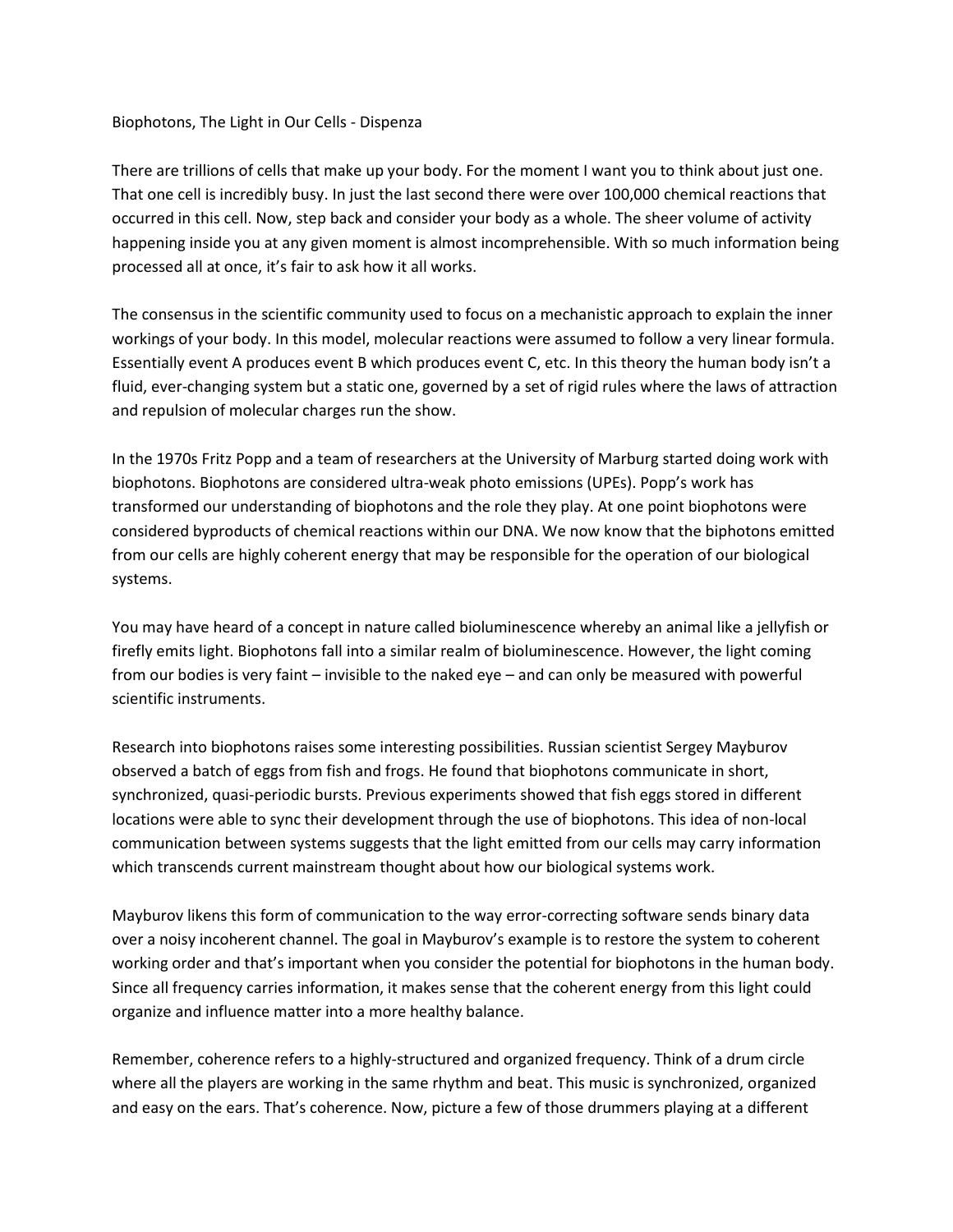speed or putting an emphasis on the wrong note. This music is jumbled and much harder to understand or enjoy. That's incoherence.

Another Russian scientist named Peter Gariaev placed DNA inside a quartz container and zapped it with a laser (a very coherent form of light). The DNA absorbed the light and stored it for up to thirty days inside a corkscrew shaped spiral in an exact blueprint of light reflecting the DNA pattern. Even more interesting is that the spiral of light stayed in the same place even after the quartz container and the DNA had been removed

Gariaev's work suggests some unknown force is holding the light in place. One possible explanation is that the DNA is responding to an external energy field. This energy field is exchanging information with your cells in the form of light. In essence, our bodies are working as a giant antenna that is constantly sending and receiving signals from the field.

This research even suggests that all living biological systems, including us, have the exact blueprint of our physical bodies stored in a field of light. We don't have to look too hard to find similar examples of this phenomenon elsewhere in nature. Experiments done years earlier with plants showed that when part of leaf was cut off, a field of light – like the one from Gariaev's tests – still remained around the perimeter of the leaf for an extended period of time.

The work into biophotons challenges our current understanding of cellular processes. In the traditional Newtonian model, the chemical reactions in our cells are essentially runners in a relay race handing off pieces of information at a specific time and place just like runners pass a baton to one another. If the research into biophotons proves correct then our cells behave much more like a symphony.

Picture a conductor using his hands and wand to send cues about whether or not to be louder or quieter, faster or slower. The musicians respond with small adjustments that keep the piece flowing smoothly which cues the conductor which cues the musicians and so on. Viewed in this way, our cells have more of a symbiotic relationship to each other and with the world around them.

According to Popp's research, the symphony of cells in our bodies send and receive messages faster than the speed of light, which further challenges the old Newtonian model of how our bodies operate. The pace of this interaction means it's a quantum phenomenon and needs to be evaluated differently. Indeed, the relatively new field of information biology is built on the belief that cells are guided by some external field of information and are not exclusively regulated by molecular charges.

Now, whether or not the biophotons in our cells are responding to an energy field or something else entirely is still being investigated. However, it does appear that we have the ability to influence the light coming from our bodies.